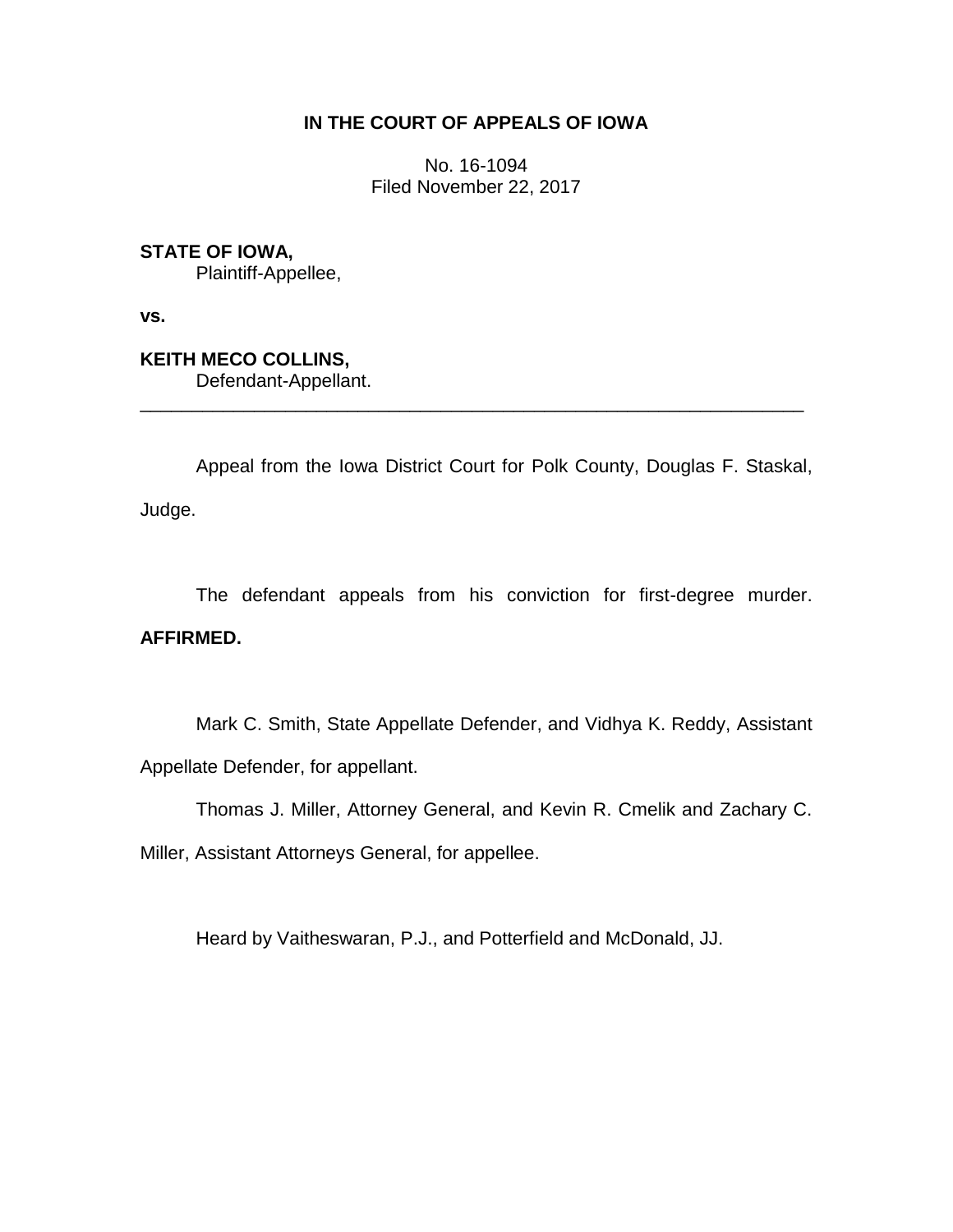### **POTTERFIELD, Judge.**

Keith Collins appeals from his conviction for first-degree murder. He claims: (1) the trial court should have granted his motion to suppress the evidence of the photo array and out-of-court identifications because the array was impermissibly suggestive and unreliable, (2) counsel was ineffective for failing to request a more detailed eyewitness-identification jury instruction incorporating system and estimator variables, (3) counsel was ineffective for failing to request a jury instruction on the *Heemstra<sup>1</sup>* requirements for the assault element of the predicate felony of robbery, and (4) the sentence was illegal. Because the photo array was not impermissibly suggestive, counsel did not have a duty to request a more detailed jury instruction on eyewitness identification or on the assault element of robbery, and the sentence was not illegal, we affirm.

### **I. Background Facts and Proceedings.**

On November 7, 2016, police officers discovered the dead body of Aaron McHenry with multiple gunshot wounds to the shoulder, arm, chest, and head. The shooting occurred on a dead-end street at the twenty-six hundredth block of Hickman Lane in Des Moines, Iowa.

Following the shooting and after finding a cell phone connecting Collins to the murder, the police presented a six-person photo-array depicting Collins and five other individuals to several residents in the neighborhood. Shirley Dick, a local resident, said she spoke with Collins while chasing her dog through the neighborhood around the time of the shooting. Dick identified Collins in the photo

 $\overline{a}$ 

<sup>1</sup> *State v. Heemstra*, 721 N.W.2d 549, 558 (Iowa 2006).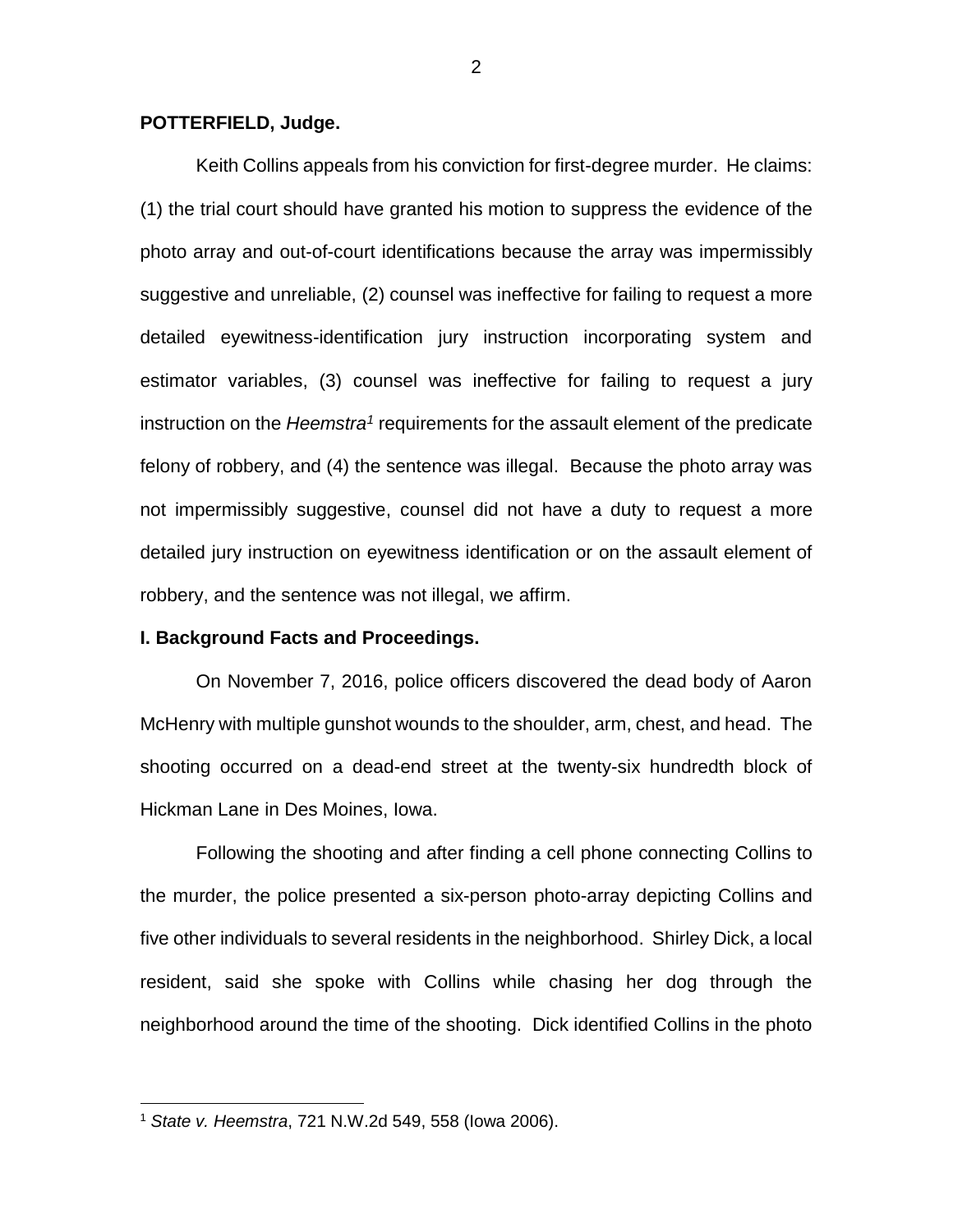array. Dick also claimed she had seen Collins in the neighborhood at an earlier time.

P.D., another local resident, saw two males through a window of her house—one was running and one was "speed walking." P.D. told law enforcement the speed-walking person was familiar to her because he attended the same high school and people thought he looked like Bobby Shmurda.<sup>2</sup> The police created a photo-array for P.D. containing a picture of Collins, another student resembling Collins, and four other individuals. P.D. identified Collins.

On December 18, 2014, the State charged Collins by trial information with the crime of first-degree murder. In February 2016, Collins filed a motion to suppress evidence related to Dick's and P.D.'s out-of-court identification of Collins and "any testimony of the witness's identification by way of the photo array," claiming the photo array used in the identification process was impermissibly suggestive. Collins argued the age of the individuals in the lineup varied, the background color on his picture varied from the other individuals, and the size of his head is smaller than the other individuals' heads. The State argued the discrepancies were inconsequential.

At the March 25, 2016 suppression hearing, during direct examination by the State, Officer Lorna Garcia testified about the creation of the photo arrays:

Q. How do you typically gather your photographs to put together a photo array? A. Really our only options for juveniles are

 $\overline{a}$ 

3

 $2$  According to the record, Bobby Shmurda is a famous hip-hop artist. P.D. gave a picture of Shmurda to the police. Police contacted the school resource officer at the high school attended by P.D. and the defendant to verify if anyone at the school matched P.D.'s description of the shooter. The resource officer stated there are two people that resemble P.D.'s description—the defendant and another individual, E.F. The police then created a photo array for P.D. that contained a picture of the defendant and E.F.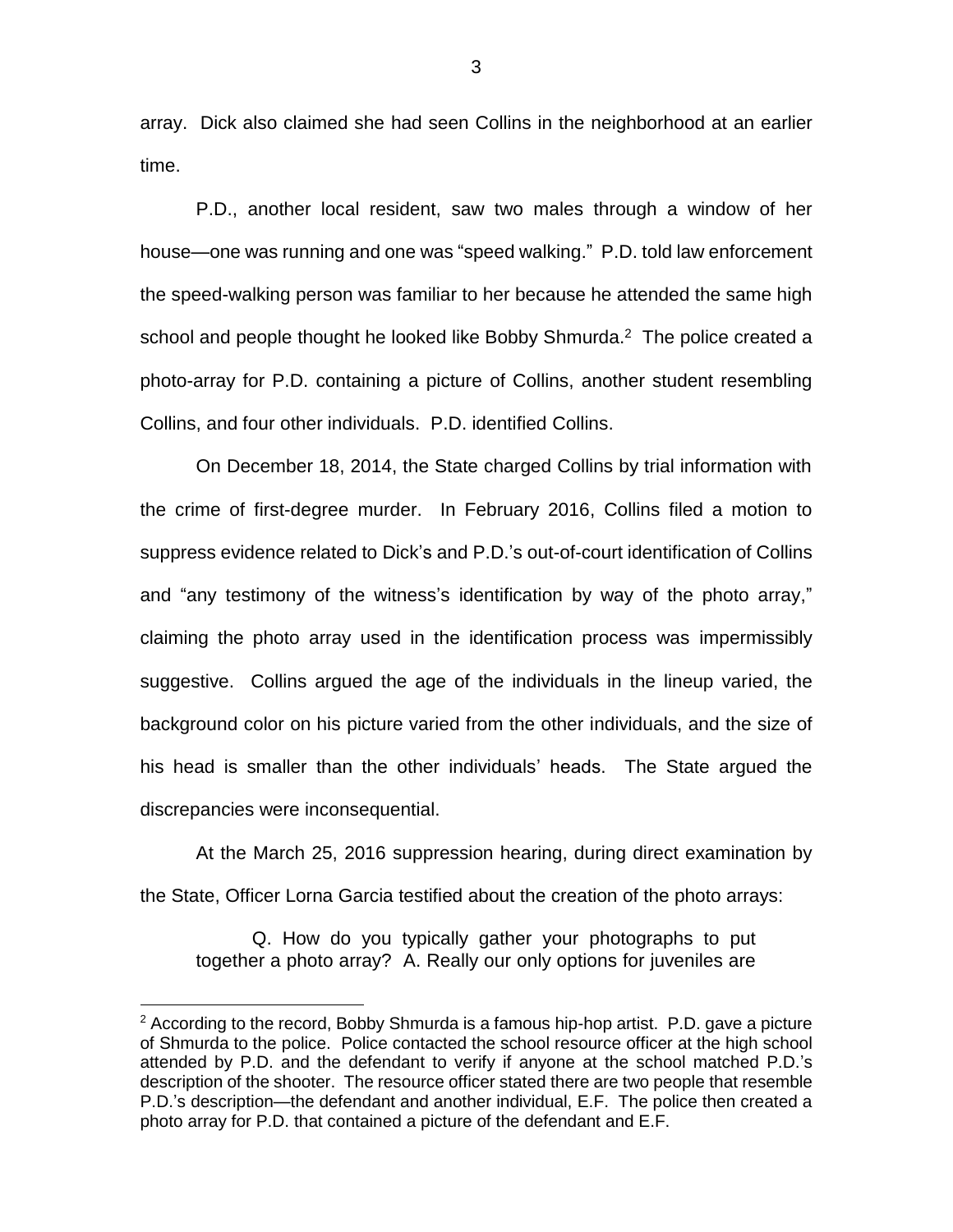school photos, if they have a driver's license which oftentimes they don't, booking photos which we usually don't have for juveniles and so really our only option, really only photo we had access to at this time was the photo that was in the Des Moines Public Schools' database.

Q. Was the photo that the Des Moines Public Schools had in their database, did that have a background that's similar to a driver's license photo? A. No.

Q. What was different about the photo that you had of Mr. Collins? A. It was a bright yellow background, which was kind of unusual.

Q. Typically what is the background of a driver's license photo? A. It's a blue, light blue.

Q. Did you or one of the other officers at the station attempt to do something to the photograph to remove the yellow background? A. Yes.

Q. How did you select the photos of the individuals that were in the lineup? A. Same process as the previous lineup with [E.F.]. I went again to my database of photos. I picked out pictures of black males that appeared to be the same age as the defendant and similar in appearance.

Q. In the defense's motion they have challenged the lineup and one of the grounds that they have challenged it on is they are alleging that there was nobody that has approximately the same birth date as Mr. Collins in the photo array. Is that true that the date when these individuals were born, that it was not the same year necessarily as Mr. Collins? A. Correct.

Q. But that doesn't really completely tell the whole story, does it? Because you have indicated that the photographs that you have in your database are photographs that you have used before. Are those photographs of individuals that were approximately the same age as the defendant at the time the photographs were taken? A. Yes. And, in my opinion, the appearance was of the same age range.

Q. So even if they weren't the exact same age, your take on it was they at least looked to be the same age? A. Yes.

Q. Were there any startling differences between the photographs? A. No.

On cross-examination, the officer continued the explanation of her process in

selecting the photographs:

. . . .

Q. When you determined from looking at the photos who you were going to place in the photo array, did you look at the birth dates? A. I did not.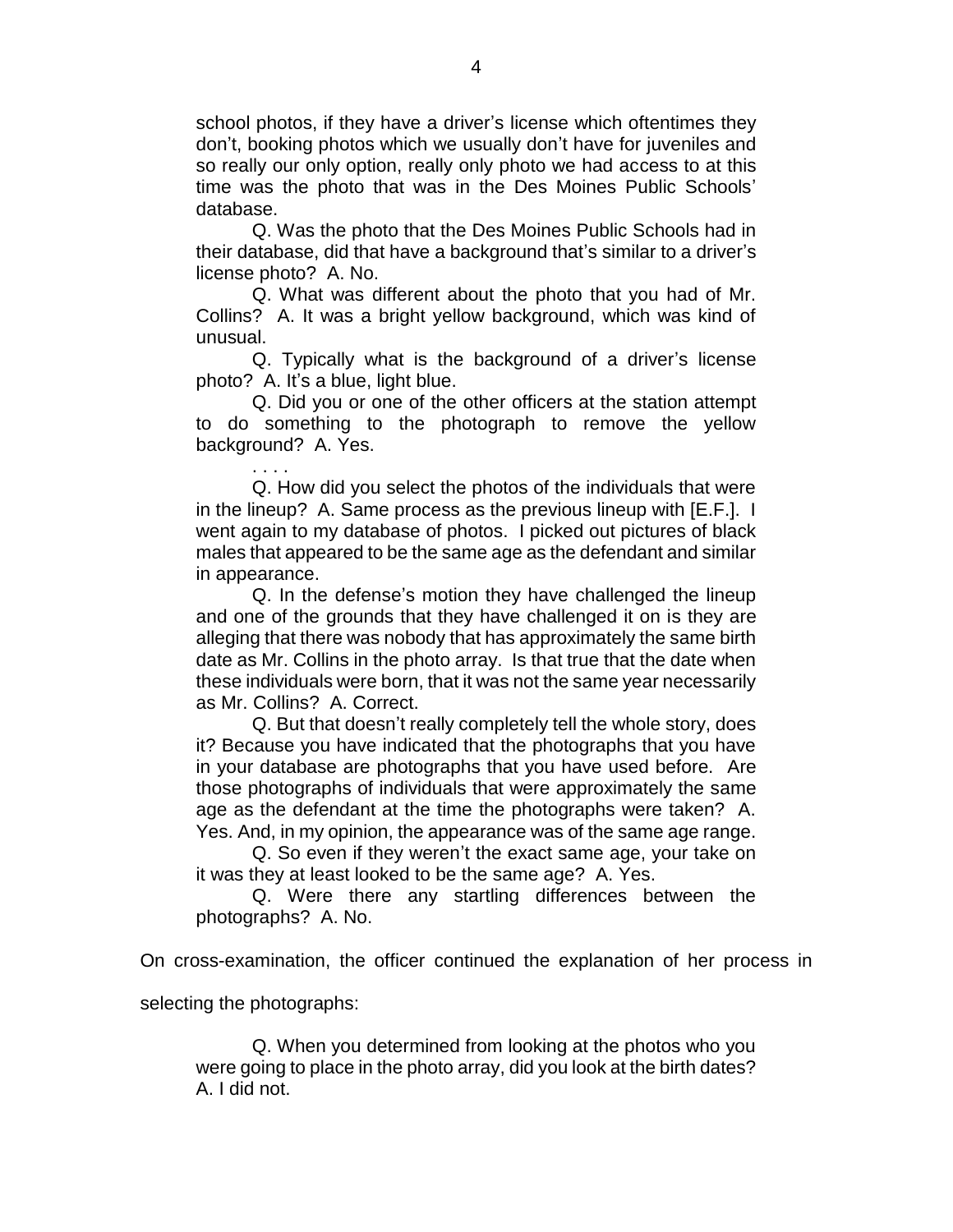Q. Did you subsequently learn that three of the individuals were nearly six years or even over six years older than Mr. Collins? A. Yes.

Q. One was I think it's two years older than Mr. Collins, right, and one was four years older. A. Yes.

. . . . Q. Before you select photos to include in a photo array, are you able to look at their dates of birth? A. Yes. If I am doing jail booking photos, sure, I can do an age range, that's how we search. But when I was using my database, I don't search. I look for similar photographs.

Q. When you say your "database," you just mean the photos you have collected on your computer? A. Yes.

Q. There is actually a database that assists in gathering up and finding photos for law enforcement and you have access to that, right? A. Which one are you talking about?

Q. The jail booking photos and license photos, those databases you can search by dates of birth. A. The jail booking I can and then I would have to use that information to plug in to find comparison photos. It's a little more difficult for DL photos but, yes.

Q. You didn't do that in selecting the photos in this case. A. No.

Officer Garcia testified the photo array containing the picture of Collins was

shown to P.D. at approximately 1:00 a.m. and to Dick at approximately 1:18 a.m.

at the respective residences of the witnesses. The officers testified that both

witnesses were asleep when they arrived to present the photo arrays.

Officer Brad Youngblut also testified during direct examination by the State

about his role in assisting with the photo array:

Q. What was your role with regard to the photo spreads? A. The picture was obtained by Detective Garcia. When she showed it to me, there was a background on it that was bright yellow and it differed greatly from the DOT photos that we planned to use to create the photo spread.

Q. The picture you are talking about is a picture of who? A. The defendant, Keith Collins.

Q. So because that background is different, what did you do? A. She was able to provide me the file electronically. I then used Microsoft Paint, the paint program that's in the Microsoft operating system and I was able to change the background from the yellow to a light blue with a similar shade to the DOT.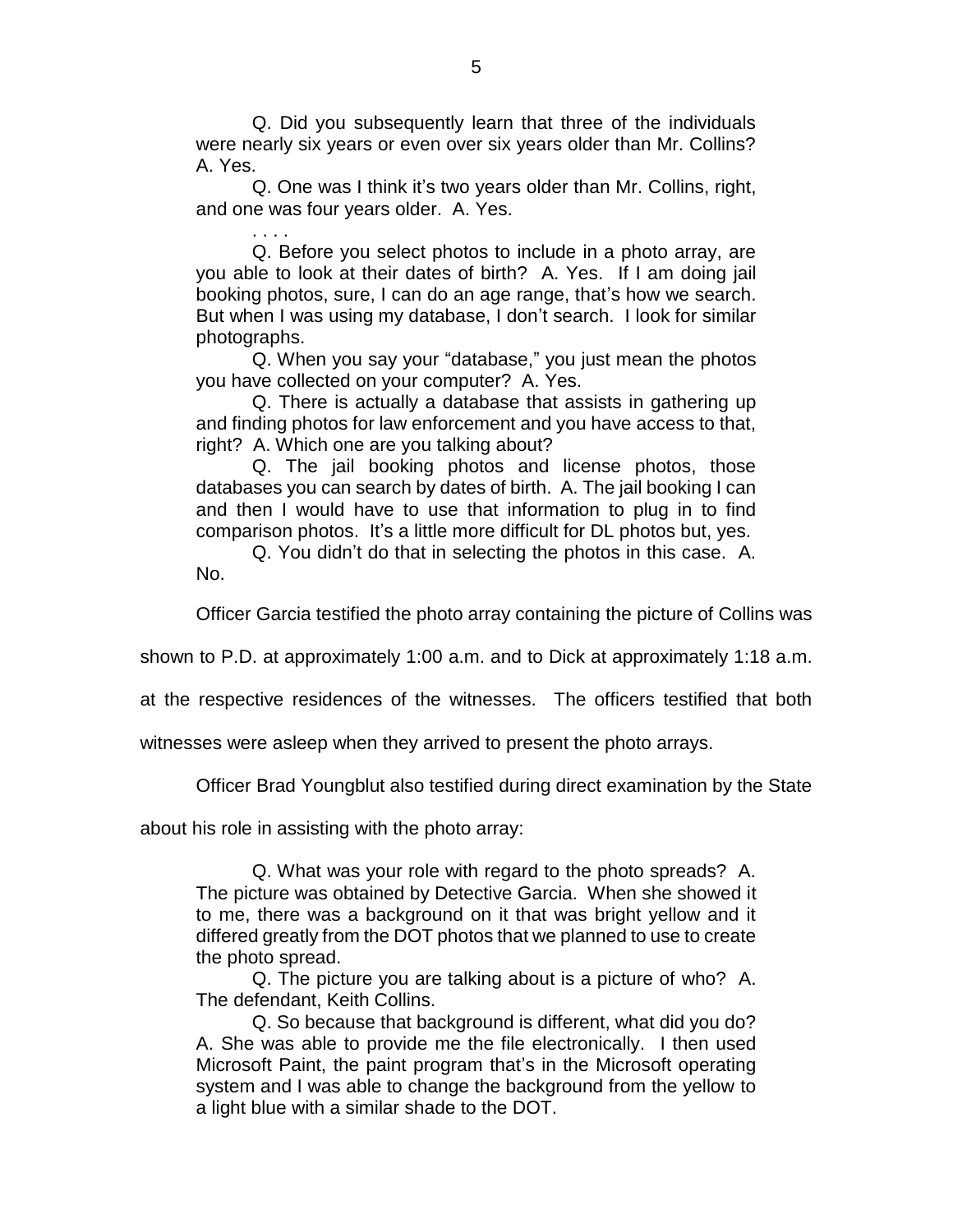Q. Did you make any other changes to the photograph of Mr. Collins? A. No, I did not.

On cross-examination, Officer Youngblut testified that he has the ability to "zoom

in and zoom out" on the digital photographs.

On March 31, 2016, the district court entered a ruling denying Collins's

motion to suppress, stating:

The court does not believe the photo array employed by detective Garcia is unduly suggestive. Some of the individuals look marginally older than the defendant, but the differences are within normal variations one would expect to see within a population of individuals the same age. This observation is supported by the fact that, regardless of their actual age in relation to the defendant's age, the individuals portrayed in the array were the same age as the defendant when the photo of them used in the array was taken. Further, with the change made to the background color of the defendant's photo, there is no significant difference in the background color of any of the photos. The defendant's contention about the extent of the head shown in each photo is the most serious complaint. Even so, the court does not find that this variation unduly emphasizes the defendant's picture. Each person's facial features are clearly discernible. And there are variations in the degree of "cropping" or "zoom" even among the other photos. Additionally, the lighting conditions make two of the other photos stand out more than the extent of cropping or "zoom" makes the defendant's photo stand out.

A jury trial commenced on April 8. At trial, several witnesses testified about

the day of the shooting, and Shirley Dick and P.D. testified about their pre-trial identifications using the photo array. Dick stated she was sleeping when the police arrived at her home around 1:00 a.m. and they showed her a photo array of six individuals. She stated she was confident the individual she identified in the photo array—Collins—was the individual she had seen in the neighborhood. P.D. testified the police woke her around 1:18 a.m. She stated at first she was groggy and unhappy about the police waking her up but she "woke up out of it." She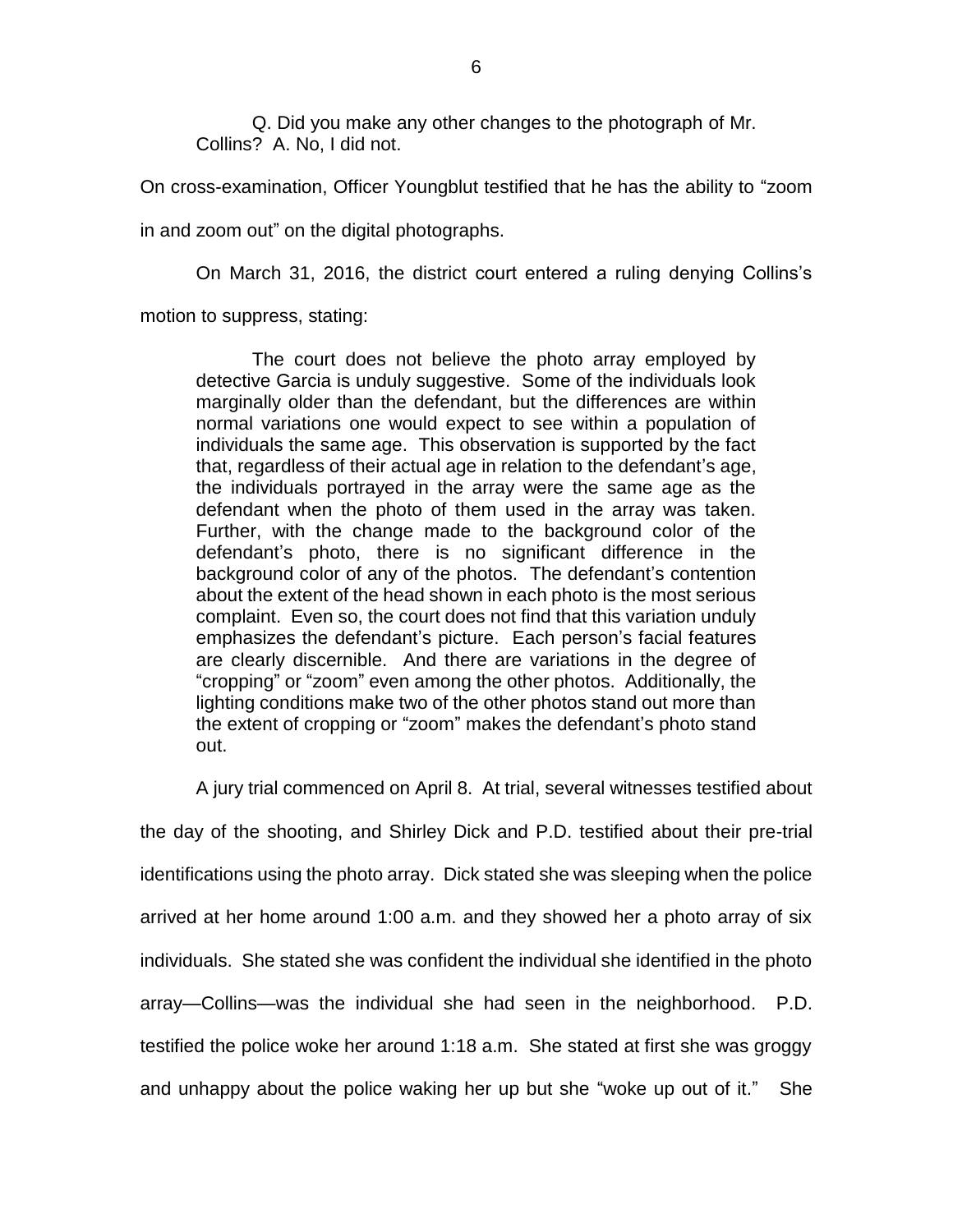stated there was "medium" difficulty in selecting the individual in the photo array and she was "seventy percent sure" the individual was the one she witnessed "speed walking" away from the scene.

Dick identified Collins at trial. The State did not ask P.D. for an in-court identification, and she was cross-examined about her inability to identify Collins at a pre-trial deposition.

J.G., who lived near the site of the shooting, testified that he saw a black male and a white male conversing while walking north on 26th Street toward the Hickman Lane intersection, and a white female and black male on Hickman Lane.

J.G. then testified that the black male and white male started pushing one another.

J.G. turned away from the scene and heard gunshots as he was entering his

house. J.G. saw the white male fall to the ground and two black males running

away from the scene.

Following trial, the jury was instructed on eyewitness identification and the

elements of first degree murder, felony murder, robbery. The court gave the jury

the Iowa State Bar Association's model jury eyewitness- identification instruction:

The reliability of eyewitness identification has been raised as an issue. Identification testimony is an expression of belief or impression by the witness. Its value depends on the opportunity the witness had to see the person at the time of the crime and to make a reliable identification later.

In evaluating the identification testimony of a witness, you should consider the following:

1. If the witness had an adequate opportunity to see the person at the time of the crime. You may consider such matters as the length of time the witness had to observe the person, the conditions at that time in terms of visibility and distance, and whether the witness had known or seen the person in the past.

2. If an identification was made after the crime, you shall consider whether it was the result of the witness's own recollection. You may consider the way in which the defendant was presented to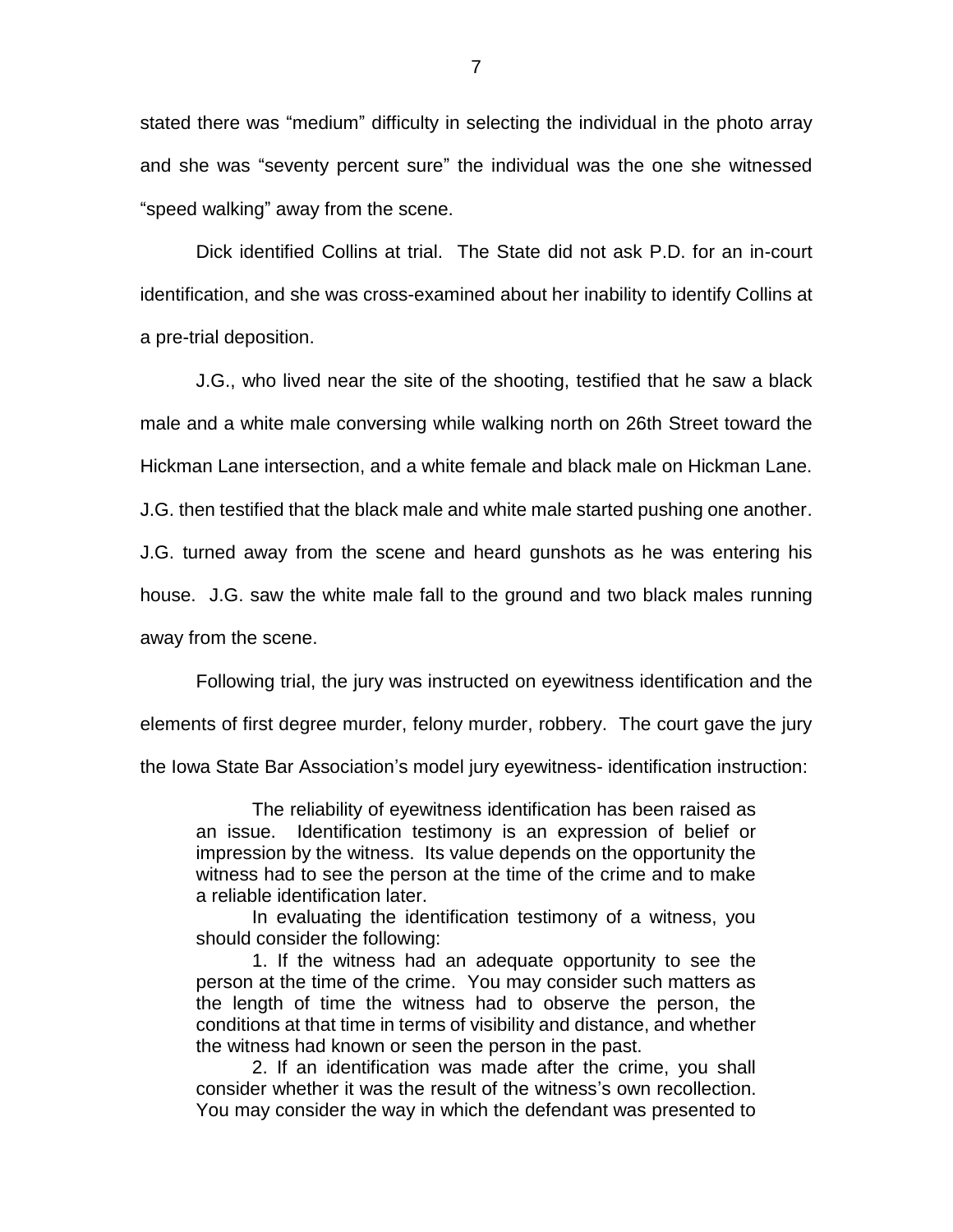the witness for identification, and the length of time that passed between the crime and the witness's next opportunity to see the defendant.

3. An identification made by picking the defendant out of a group of similar individuals is generally more reliable than one which results from the presentation of the defendant alone to the witness.

4. Any occasion in which the witness failed to identify the defendant or made an inconsistent identification.

The felony-murder instruction stated, in relevant part:

The State must prove all of the following elements of Murder in the First Degree:

1. On or about November 7, 2014, the defendant, or someone he aided and abetted, shot Aaron McHenry.

2. Aaron McHenry died as a result of being shot.

3. The defendant, or someone he aided and abetted, acted with malice aforethought.

4. Either:

a. The defendant, or someone he aided and abetted, acted willfully, deliberately, premeditatedly and with a specific intent to kill Aaron McHenry; or

b. The defendant, or someone he aided and abetted, was participating in the forcible felony of robbery.

The jury was instructed on the predicate felony, robbery:

A person commits a robbery when, having the specific intent to commit a theft, the person commits an assault to assist or further the commission of the intended theft or the person's escape from the scene thereof with or without the stolen property.

The jury returned a general verdict of guilty of first-degree murder on April

19. On June 21, Collins was sentenced to a term of life imprisonment with the

possibility of parole and victim restitution in the amount of \$150,000.

Collins appeals.

## **II. Standard of Review.**

Because unnecessarily suggestive identifications implicate the Due

Process Clause, our review is de novo*. See State v. Folkerts*, 703 N.W.2d 761,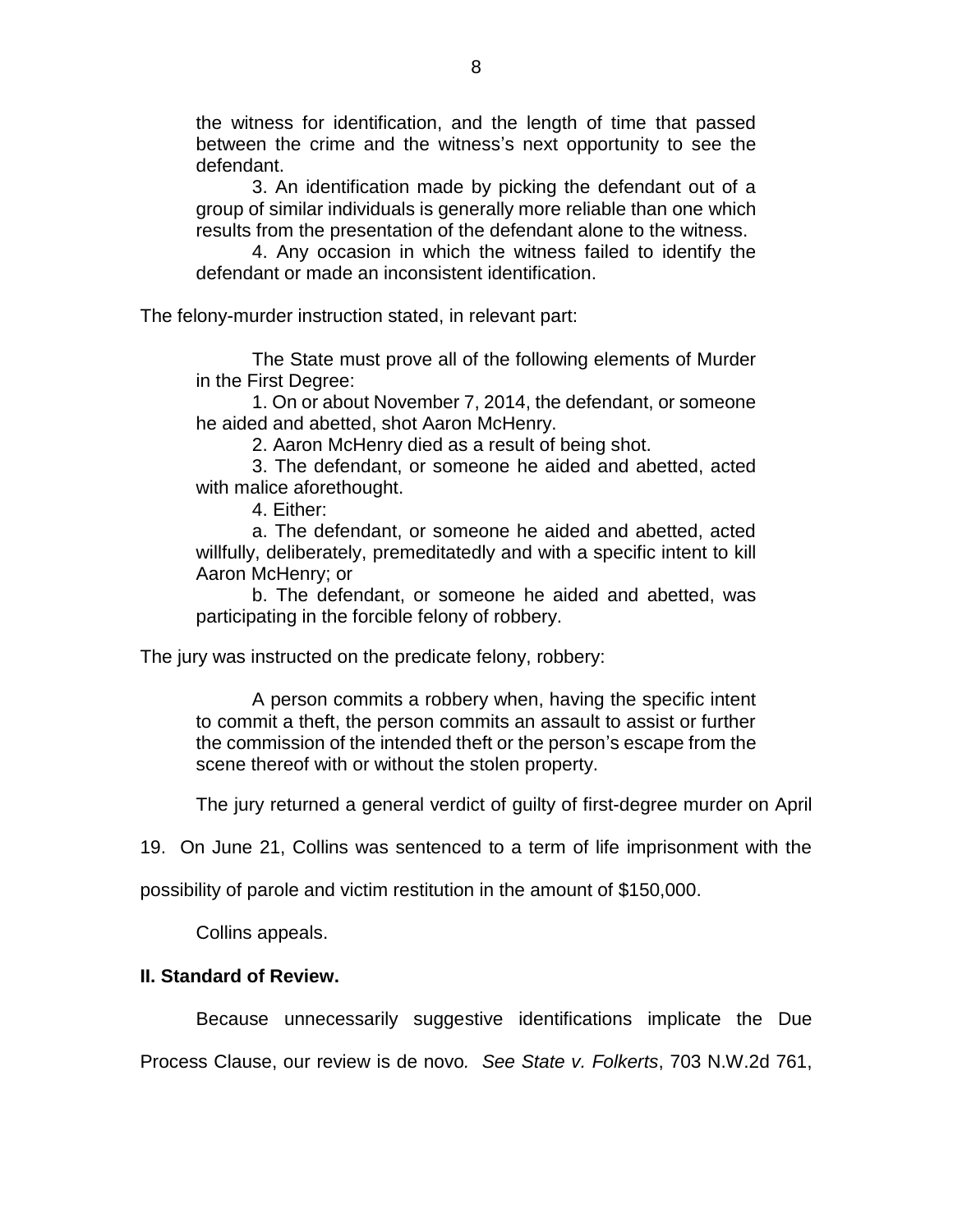763 (Iowa 2005). Claims of ineffective assistance of counsel are also reviewed de

novo. *See State v. Liddell*, 672 N.W.2d 805, 809 (Iowa 2003).

An illegal-sentence claim is reviewed for correction of errors at law. *See*

*Tindell v. State*, 629 N.W.2d 357, 359 (Iowa 2001).

# **III. Discussion.<sup>3</sup>**

# **A. Motion to Suppress Pre-trial Identifications. 4**

Collins claims the photo array identification procedures used to identify him

as a suspect violated his due process rights under the Iowa and United States

Constitutions. Determining whether pretrial identification procedures violate the

Due Process Clause requires a two-step analysis:

First, we decide whether the procedure used for the identification was impermissibly suggestive. If we find that it was, we must then decide whether "under the totality of [the] circumstances the suggestive procedure gave rise to a very substantial likelihood of irreparable misidentification." The critical question under the second step is whether the identification was reliable . . . .

On the question of reliability, we give weight to five factors: (1) the opportunity of the witness to view the perpetrator at the time of the crime, (2) the witness' degree of attention, (3) the accuracy of the witness' prior description of the perpetrator, (4) the level of certainty demonstrated by the witness at the confrontation, and (5) the length of time between the crime and the confrontation.

 $\overline{a}$ <sup>3</sup> The State concedes Collins preserved the federal constitutional claim regarding the evidence of pretrial identifications. However, the State argues any challenge to the incourt identifications has been waived. Collins contends the in-court identification by Dick was inadmissible to the extent the photo array was suggestive and unreliable. *See State v. Salazar*, 213 N.W.2d 490, 493 (Iowa 1973).

<sup>&</sup>lt;sup>4</sup> Collins urges us to adopt a new approach to evaluate identification procedures under the Iowa Constitution, arguing no identification could be reliable after an impermissibly suggestive pre-trial identification procedure. The State argues Collins has waived any argument to apply a different approach under the Iowa Constitution. Because we are not at liberty to overturn Iowa Supreme Court precedent, we decline to address the State's error-preservation claim or Collins's argument regarding a new approach to Iowa law. *State v. Miller*, 841 N.W.2d 583, 584 n.1 (Iowa 2014) ("Generally, it is the role of the supreme court to decide if case precedent should no longer be followed.").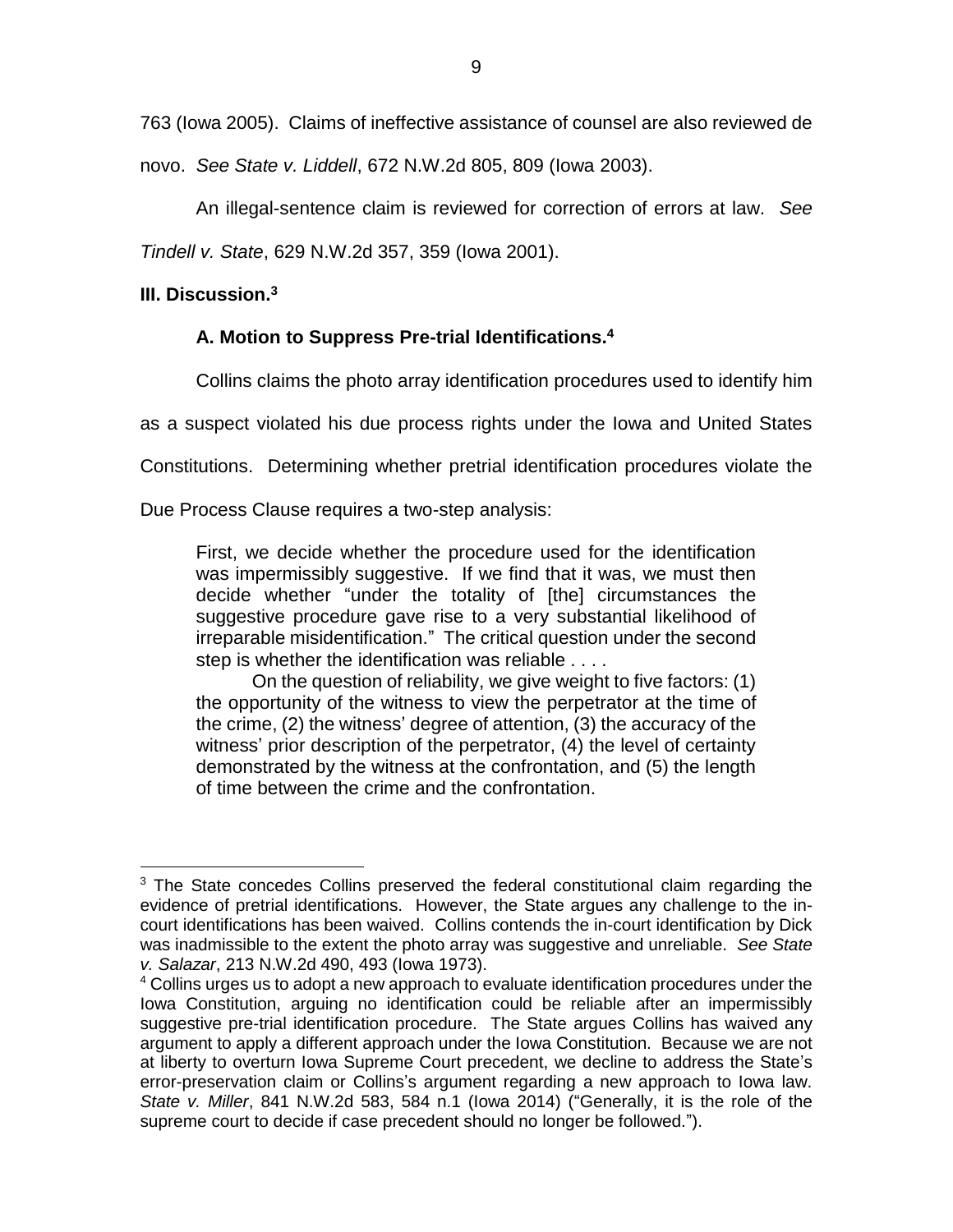*State v. Taft*, 506 N.W.2d 757, 762–63 (Iowa 1993) (citations omitted); *see also Manson v. Brathwaite*, 432 U.S. 98, 108–09, 114 (1977) (holding "reliability is the linchpin in determining the admissibility of identification testimony" and identifying factors for review). The Iowa supreme Court has applied this test to challenges under both the United States and Iowa Constitutions. *Taft*, 506 N.W.2d at 762– 63.The burden is on Collins to establish the photo array was impermissibly suggestive and the identification was unreliable. *See State v. Neal*, 353 N.W.2d 83, 86 (Iowa 1984) ("To succeed on this claim, defendant must establish that the procedures were suggestive and the irregularities gave rise to a substantial likelihood of irreparable misidentification in the totality of the circumstances."). If Collins fails to meet his burden, "the identification evidence and its shortcomings or credibility are for the jury to weigh." *Id.* at 97.

"When unnecessarily suggestive pretrial out-of-court identification procedures conducive to mistaken identification that are incapable of repair are used, the Due Process Clause requires exclusion of the testimony of the identification." *Folkerts*, 703 N.W.2d at 763.

#### *1. Impermissibly Suggestive Procedures***.**

We turn to the first step in the analysis—"whether the procedure used for the identification was impermissibly suggestive." *Taft*, 506 N.W.2d at 762. Collins argues the photo array was impermissibly suggestive in that Collins's photo stood out because: (1) The police selected Collins's photo from a different source than the other photos; (2) Collins's photo contains a jagged white outline around his head; (3) Collins's photo was cropped so that his head was smaller than the heads in other photographs; (4) Collins is the only individual wearing a black hooded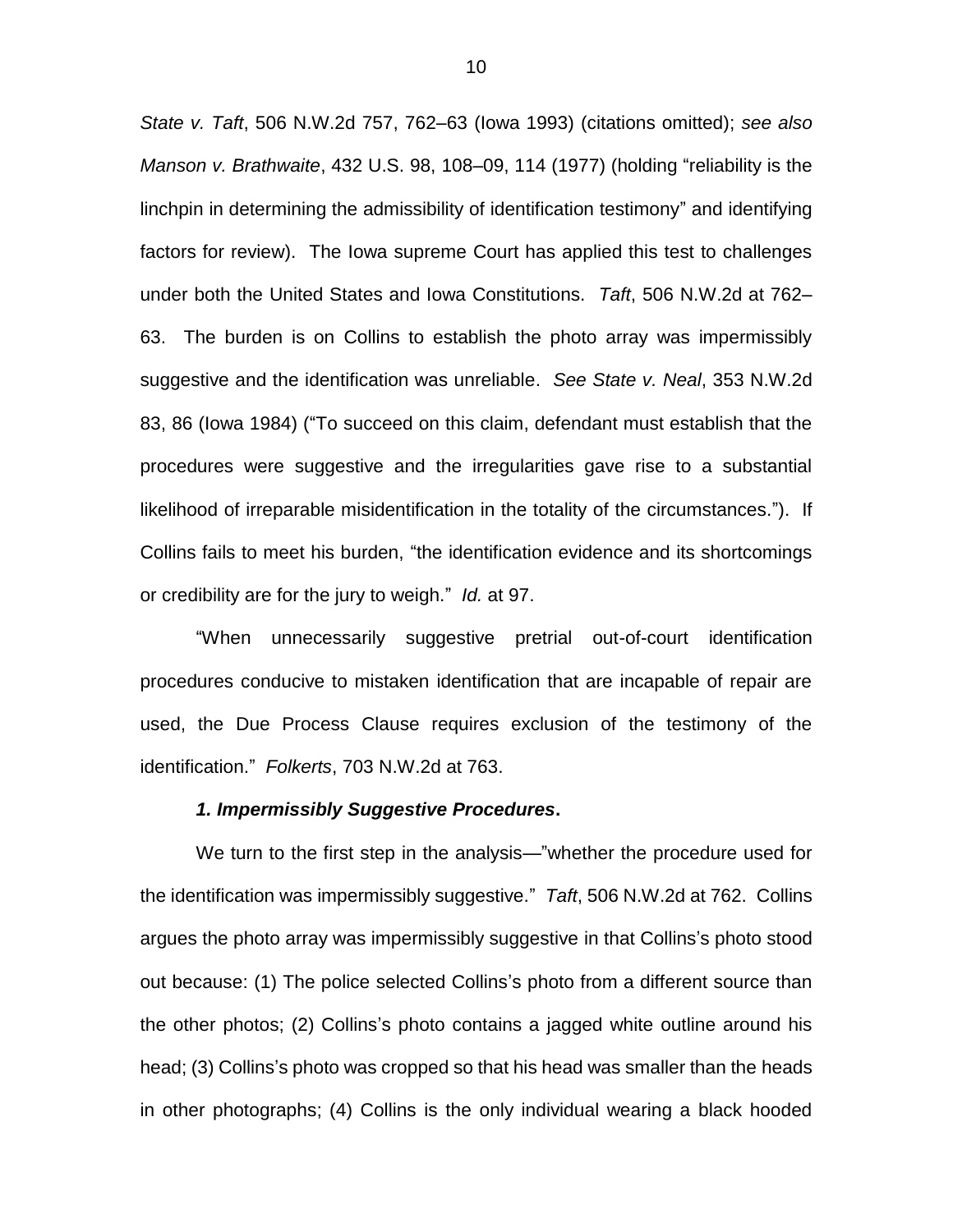sweatshirt in the array; (5) Collins was the only Hoover student in one of the arrays; (6) the age of the individuals varied between seven years. $5$ 

We first address Collins's claim that his appearance in the photo array was too distinct, making the display impermissibly suggestive. In *Neal*, the Iowa Supreme Court held, unique characteristics to the defendant are not impermissibly suggestive when they are not a "single and riveting characteristic of the display." 353 N.W.2d at 88; *see also Commonwealth v. Mobley*, 344 N.E.2d 181, 184 (Mass. 1976) (holding identification procedures were not impermissibly suggestive where suspect's photo was the only one with ski cap similar to one worn by robber).

Here, in the six-photo array, Collins's portrait is slightly smaller than the other five photos—the five photos are cropped at the ears and top and bottom of the heads and Collins's photo is cropped slightly beyond the ears and just below the neckline. The photo also depicts Collins wearing an article of black clothing; however, the crop of the photograph makes it difficult to tell whether the article of clothing contains a hood. While individuals were born over a number of years, the officers responsible for creating the photo array testified that the age of the individuals at the time each photo was taken was approximately the same as Collins's age at the time the photo array was shown to witnesses. *See Neal*, 353 N.W.2d at 88 (citing *United States v. Mefford*, 658 F.2d 588, 591 (8th Cir. 1981) (holding lineup was constitutionally permissible when suspect was only man in lineup who was within age range described by witness)). Moreover, "due process

 $\overline{a}$ 

<sup>&</sup>lt;sup>5</sup> Collins also argues the array was impermissibly suggestive because he was the only Hoover High School student depicted. Collins does not cite authority for the proposition that the police must obtain photos from different schools if the suspect is a student. *See*  Iowa R. Civ. P, 6.903(2)(g)(3).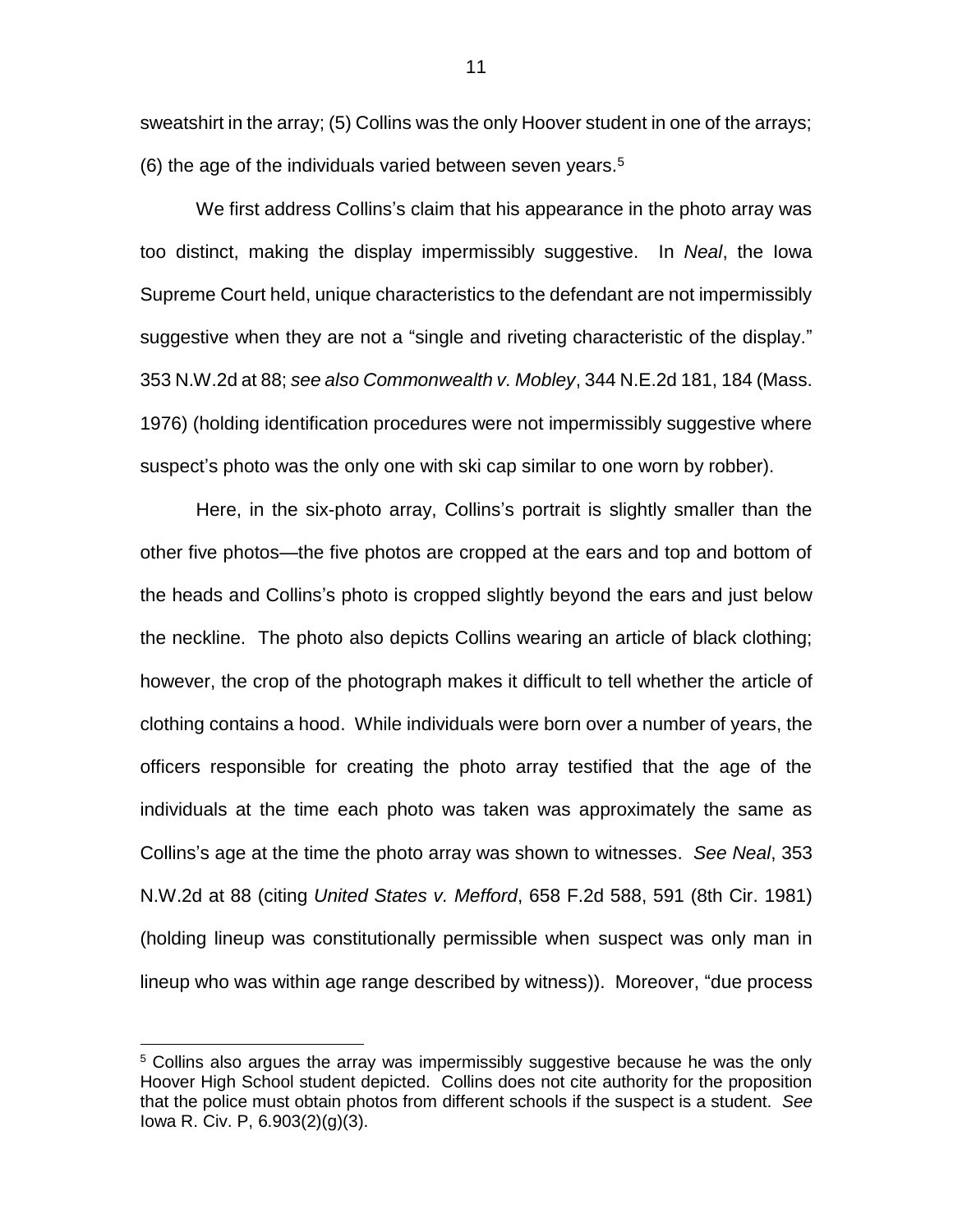does not require the police to scour their files to come up with a photographic display that would eliminate all subtle differences between individuals," and, "even rather startling differences between defendant's characteristics and those of others depicted in a photo display have not resulted in a finding of suggestiveness." *Id.*  The subtle differences in appearance depicted in Collins's photo array are not impermissibly suggestive.

Next, we address whether the selection and construction of the array violates Collins's constitutional rights. Collins's photograph was selected from a different database than the others, but the officers altered the background and appearance to attempt uniformity. *See State v. Rawlings*, 402 N.W.2d 406, 408 (Iowa 1987) ("A reasonable effort to harmonize the lineup is normally all that is required). Moreover, "characteristics of a photo such as a darker background or greater or sharper contrast are of no consequence in a suggestiveness claim." *Neal*, 353 N.W.2d at 89 (citing *United States v. Bubar*, 567 F.2d 192, 198–99 (2d Cir. 1977)). Based on the record before us, the outline is barely recognizable to the naked eye. All of the backgrounds in the photographs are blue. Collins's background is nearly identical to one other photograph and only a few shades lighter than the other photographs' backgrounds. The crop of the photograph is also inconsequential. In Collins's photograph, both ears are shown. Only two other photographs are cropped to cover the ears and the size difference is minor the photographs are cropped near the outline of the subject's head. The photo array was not impermissibly suggestive.

### *2. Totality of the Circumstances.*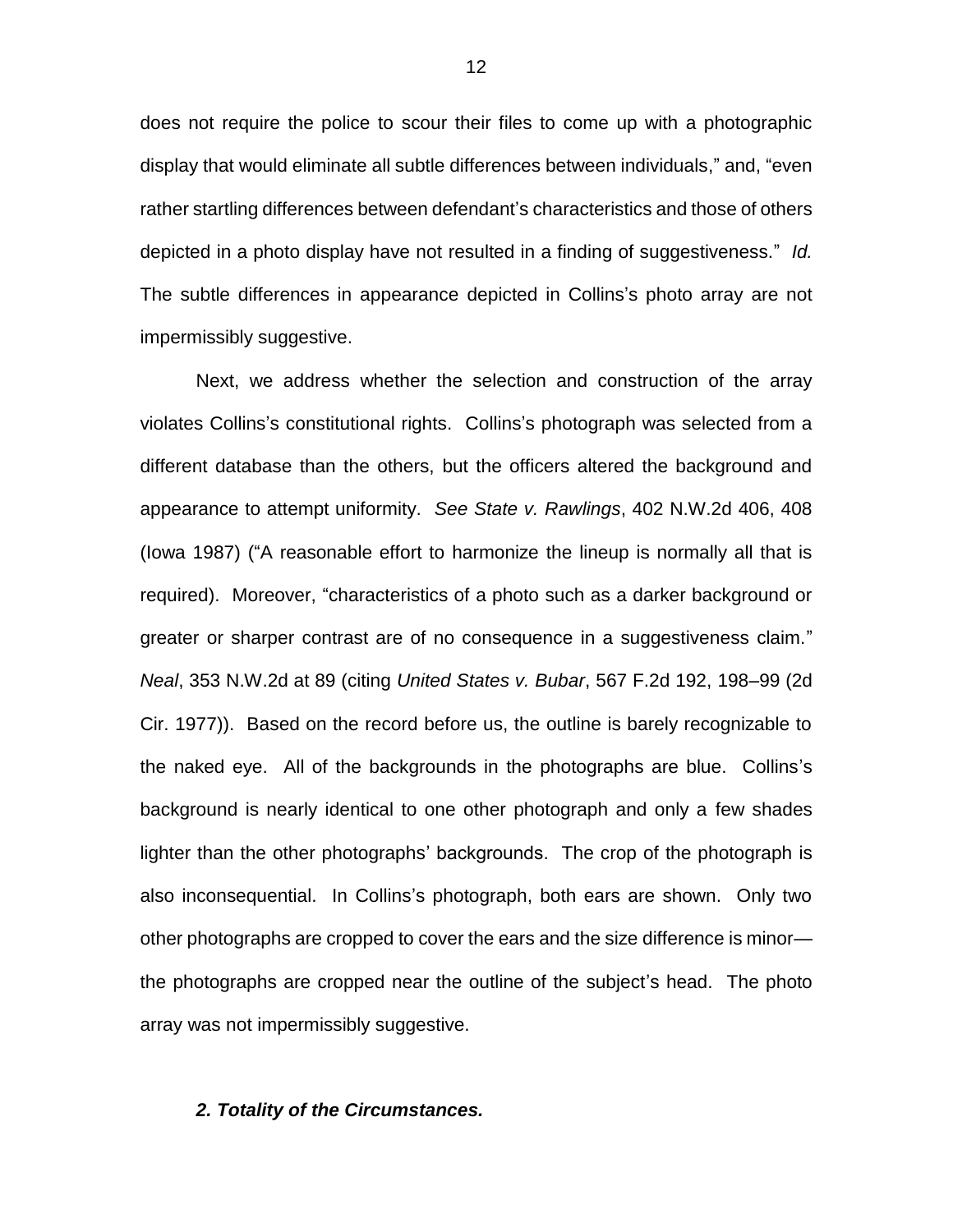Since we find the photo array procedures were not impermissibly suggestive, we need not consider whether the identification was reliable based on the factors outline in *Taft. See* 506 N.W.2d at 762–63. We summarize the arguments here because the facts may affect the merits of the ineffectiveassistance claim regarding the adequacy of the jury instructions.

Collins claims Dick's identification was unreliable. He claims Dick was only face-to-face with the person she saw for a short duration, and because Dick was white and Collins black, cross-racial identification issues support a finding of unreliability. Collins also argues Dick's identification was unreliable because she was sleeping before the police presented the photo array to her. The State argues the identification was reliable despite the brief face-to-face contact.

Collins also claims P.D.'s identification was unreliable. He argues P.D. only observed the person speed walking for a short duration and she only saw the person's profile. Collins also argues P.D.'s identification was unreliable because she was asleep shortly before the police presented the photo array.

At trial, Dick testified that she had contact with the defendant while attempting to retrieve her dog. She stated the contact lasted approximately five seconds during daylight. Dick testified that she saw a "black male walking up Hickman Lane." She stated she was approximately ten feet away from him when she asked the defendant several questions and then returned to her home. Dick testified the defendant was wearing a black hoodie and jeans. Dick stated it was not the first time she has seen Collins in the area.

P.D. viewed two individuals from approximately ten feet away through the front windows of her house. One individual was running at the time of P.D.'s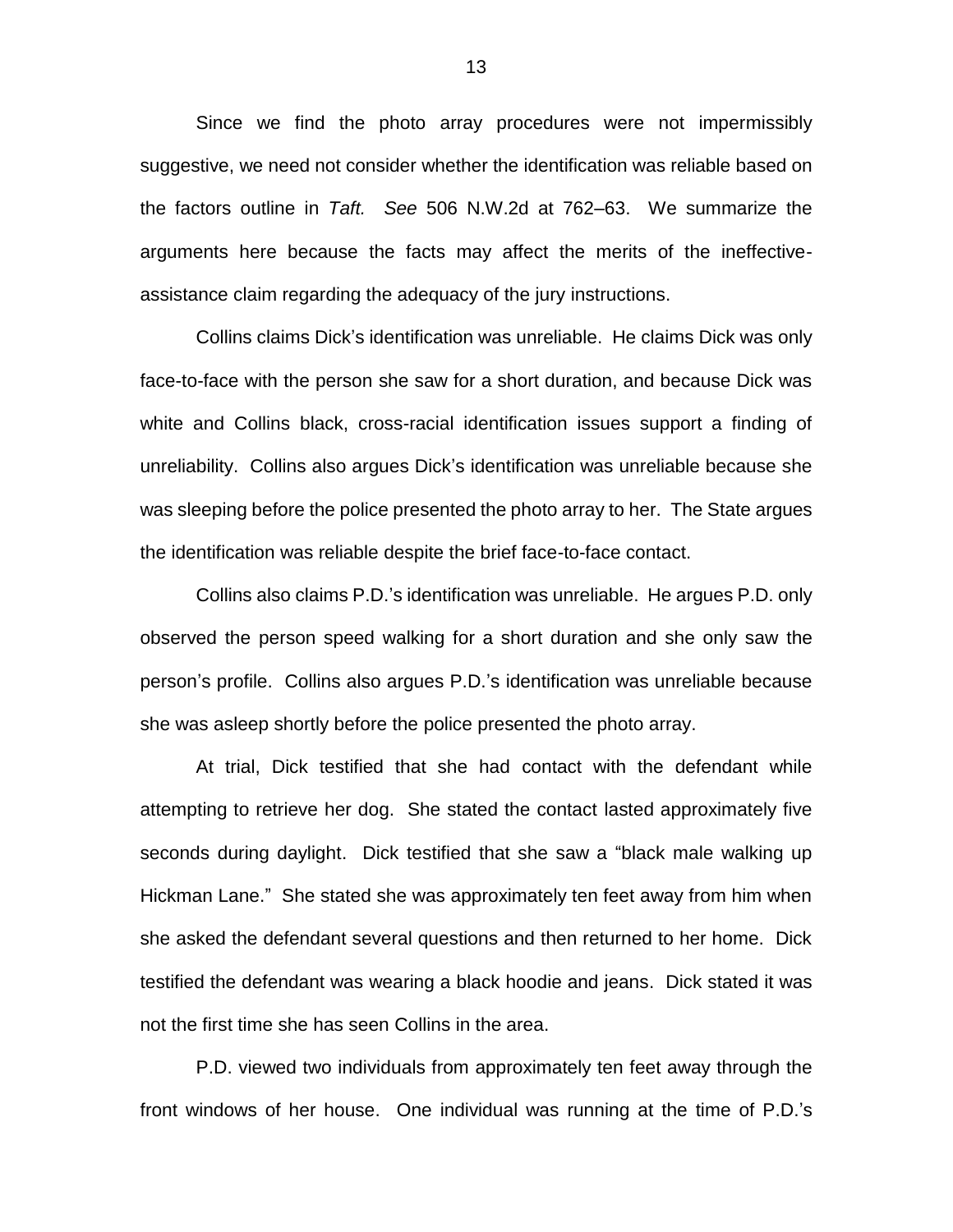observation; the other was speed-walking. P.D. testified that she could see the profile of the speed-walking individual. She described his appearance as resembling a known hip-hop artist, Bobby Schmurda. *See State v. Nagel*, 458 N.W.2d 10, 13 (Iowa 1990) (identification was reliable even though the witness only briefly saw defendant as he jogged past, where defendant "specifically drew her attention because he looked like someone she had seen in a movie").

Following the shooting, the police presented a photo array to Dick and P.D. The police contacted P.D. at approximately 1:00 a.m. and Dick at 1:18 a.m., the morning after the shooting. Both witnesses were sleeping when the police arrived. P.D. testified that she was a little groggy at first but she "woke up out of it." She stated the difficulty was "medium" in selecting Collins photo and she was "seventy percent sure." She acknowledged a little doubt in the selection of Collins. Dick testified that she was confident the person she selected was the same person she encountered in the street.

#### **B. Ineffective Assistance.**

To prove his claims of ineffective assistance of counsel, Collins must prove by a preponderance of the evidence that (1) counsel failed to perform an essential duty and (2) he suffered prejudice as a result. *See State v. Morgan*, 877 N.W.2d 133, 136 (Iowa Ct. App. 2016). The claim fails if either prong is not proved. *Id.* When a defendant chooses to raise an ineffective-assistance-of-counsel claim on direct appeal, we may either determine the record is adequate and decide the claim or find the record is inadequate and preserve the claim for postconviction proceedings. *See State v. Neitzel*, 801 N.W.2d 612, 624 (Iowa Ct. App. 2011).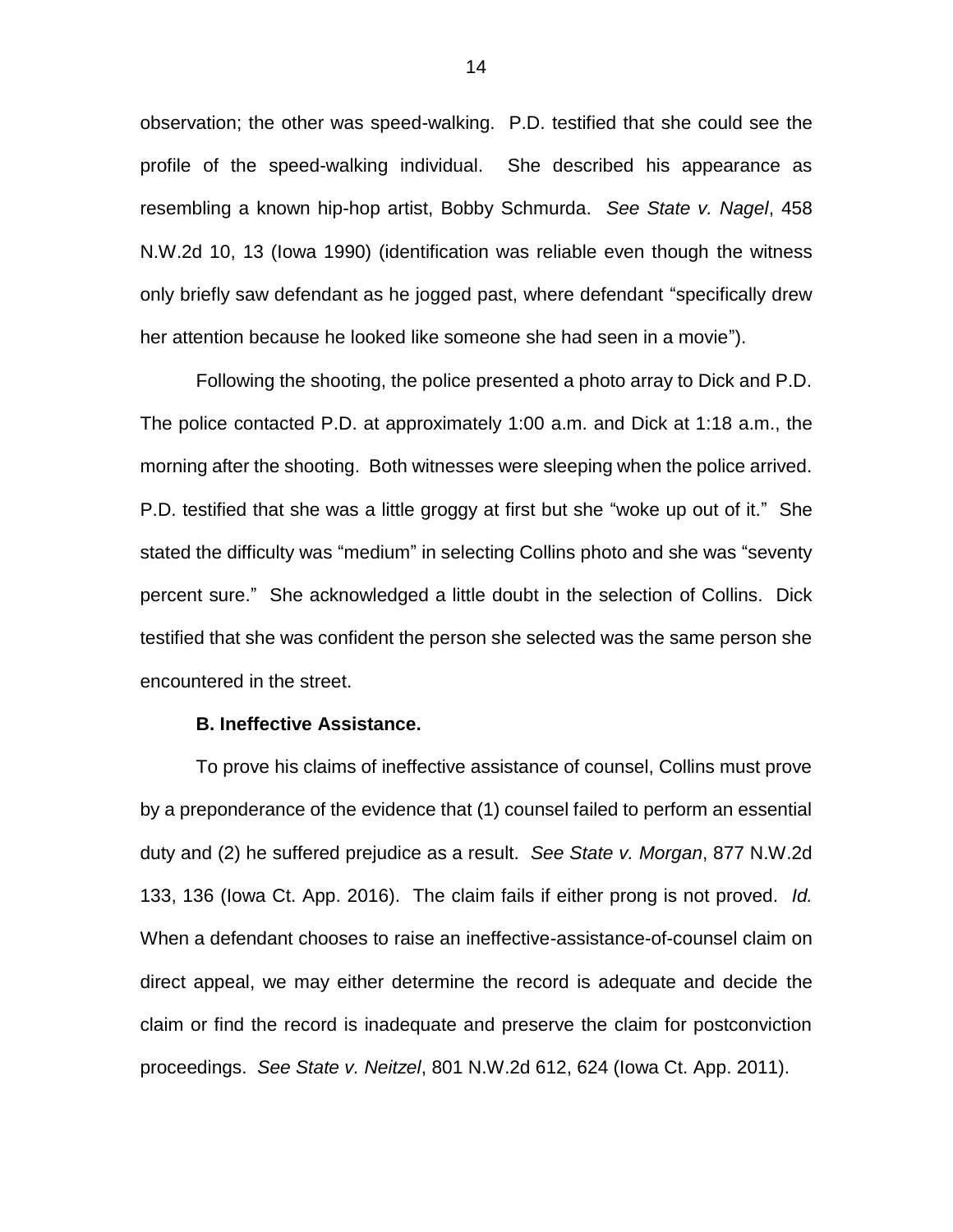To prove the first prong of this claim, Collins must show counsel's performance fell outside the normal range of competency. *See State v. Straw*, 709 N.W.2d 128, 133 (Iowa 2006). Starting "with the presumption that the attorney performed his duties in a competent manner," "we measure counsel's performance against the standard of a reasonably competent practitioner." *State v. Maxwell*, 743 N.W.2d 185, 195–96 (Iowa 2008). Although counsel is not required to predict changes in the law, counsel must "exercise reasonable diligence in deciding whether an issue is 'worth raising.'" *State v. Westeen*, 591 N.W.2d 203, 210 (Iowa 1999) (citation omitted). In accord with these principles, counsel has no duty to raise an issue that has no merit. *State v. Bearse*, 748 N.W.2d 211, 215 (Iowa 2008) ("Counsel cannot fail to perform an essential duty by merely failing to make a meritless objection.").

Under the second prong, "prejudice is shown when it is 'reasonably probable that the result of the proceeding would have been different.'" *State v. Schaer*, 757 N.W.2d 630, 638 (Iowa 2008) (quoting *State v. Henderson*, 537 N.W.2d 763, 765 (Iowa 1995)). When analyzing the prejudicial effect of several allegations of ineffective assistance of counsel, we "look to the cumulative effect of counsel's errors to determine whether the defendant satisfied the prejudice prong of the *Strickland* test." *State v. Clay*, 824 N.W.2d 488, 500 (Iowa 2012).

#### *1. Jury Instruction Request.*

Collins argues trial counsel was ineffective for failing to request a more detailed eyewitness-identification jury instruction incorporating system and estimator variables, such as those included in model instructions in the states of New Jersey and Massachusetts: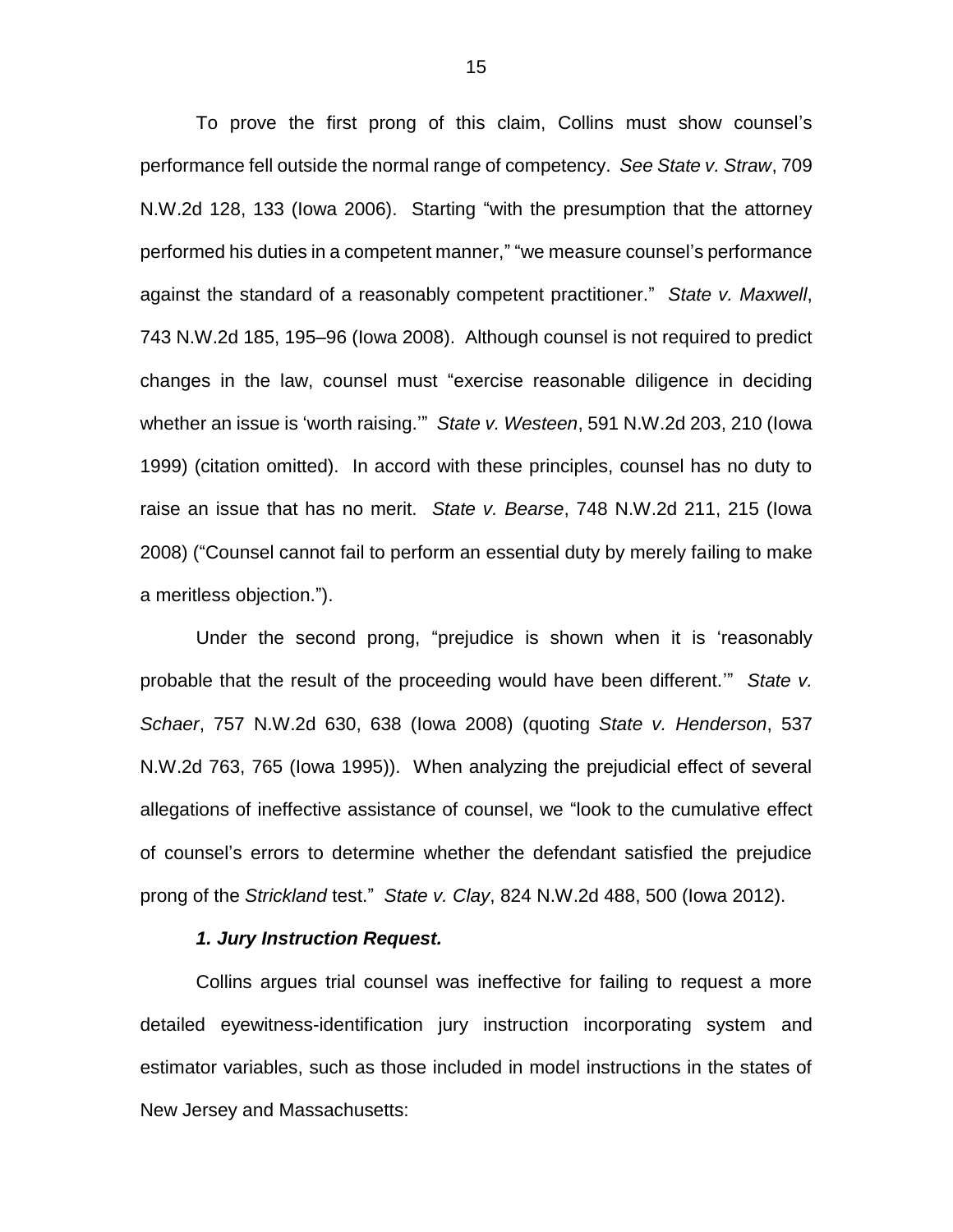Collins does not suggest a specific instruction on appeal but argues defense counsel should have proposed an instruction that included information about: (1) blind versus non-blind administration; (2) cross-racial identification; (3) limitations of witness certainty as an indicator of accuracy; (4) stress as a factor that reduces accuracy; and (5) the reality that memory is imperfect and bad faith on the part of the witness is not necessary to mistaken misidentification. Collins cites decisions in other courts that have recognized the importance of such information. *See, e.g.*, *Commonwealth v. Gomes*, 22 N.E.3d 897, 905 (Mass. 2015); *State v. Henderson*, 27 A.3d 872, 920–26 (N.J. 2011).

Generally, "[a]s long as a requested instruction correctly states the law, has application to the case, and is not stated elsewhere in the instructions, the court must give the requested instruction." *State v. Kellogg*, 542 N.W.2d 514, 516 (Iowa 1996). Iowa courts, however, have not adopted Collins's interpretation of eyewitness-identification instructions. Moreover, the jury was instructed pursuant to the standard Iowa Criminal Jury Instruction on eyewitness identification. *See*  Iowa State Bar Ass'n, Iowa Crim. Jury Instruction 200.45 (2016); *see also State v. Shorter*, 893 N.W.2d 65, 85 (Iowa 2017) (finding defendant would have been entitled to model eyewitness-identification instruction had counsel requested it). Counsel had no duty to request a more detailed jury instruction. *See State v. Blackford*, 335 N.W.2d 173, 178 (Iowa 1983) ("[W]e are convinced that not every right to insist that a particular instruction be given need be availed of by counsel in order to satisfy the standard of normal competency."); *see also State v. Schaer*, 757 N.W.2d 630, 637 (Iowa 2008).

#### *2.* **Heemstra** *Instruction***.**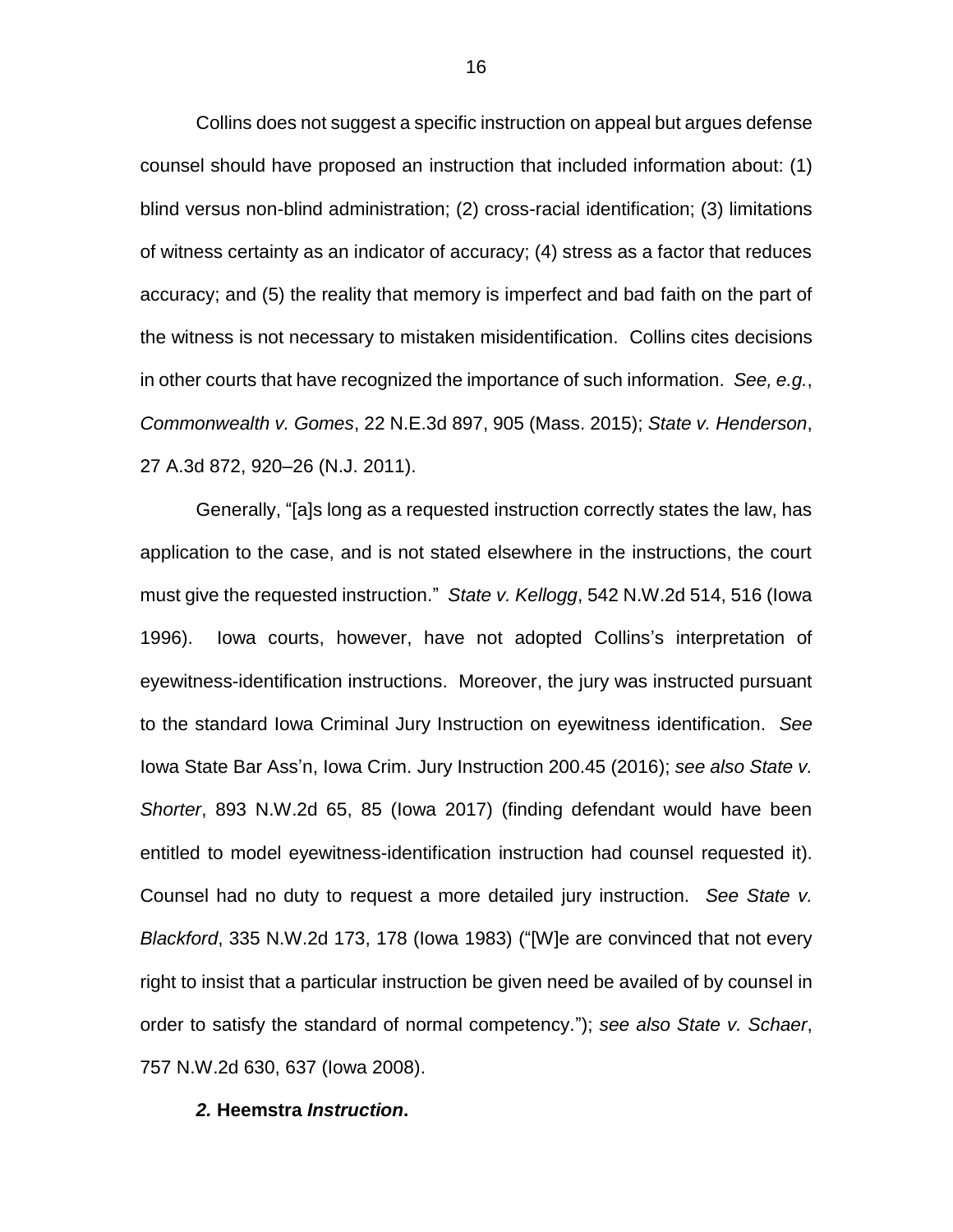Collins claims trial counsel was ineffective for failing to ensure the jury was instructed to find separate assaultive acts for the robbery and murder under the felony-murder doctrine. Collins argues since he cannot commit robbery without committing assault, he was entitled to a jury instruction or separate interrogatory to require the jury to make a finding the assault element of the robbery was distinct from the shooting.

In *Heemstra*, the Iowa Supreme Court addressed the problems with the felony-murder rule when the predicate felony of assault is the same act that causes the death. The court held, "[I]f the act causing willful injury is the same act that causes the victim's death, the former is merged into the murder and therefore cannot serve as the predicate felony for felony-murder purposes." *Heemstra*, 721 N.W.2d at 558. Thus, when a felony assault is the predicate felony to murder, the State must prove the felony assault was a separate act from the murder. *Id.* 

In *State v. Pollard*, a panel of our court addressed the felony-merger doctrine when robbery is the predicate felony:

Against this backdrop of case law on the merger rule, we decline to find counsel was ineffective for not challenging the felony murder instruction. We cannot rule out the possibility our supreme court might ultimately extend the merger rule for felony murder to the predicate felony of robbery. But it has not done so yet. Accordingly, we reject [the defendant's] argument that his attorney provided subpar representation by not objecting to robbery as the underlying felony. We do not require defense counsel to be a "crystal gazer" channeling the ability to predict future developments in the law. Counsel did not breach an essential duty by failing to object to the marshalling instruction.

No. 13-1255, 2015 WL 405835, at \*3–4 (Iowa Ct. App. Jan. 28, 2015) (citations omitted); *see also State v. McCoy*, No. 14-0918, 2016 WL 3269458, at \*5–6 (Iowa Ct. App. June 15, 2016). We decline to extend the *Heemstra* rule to the predicate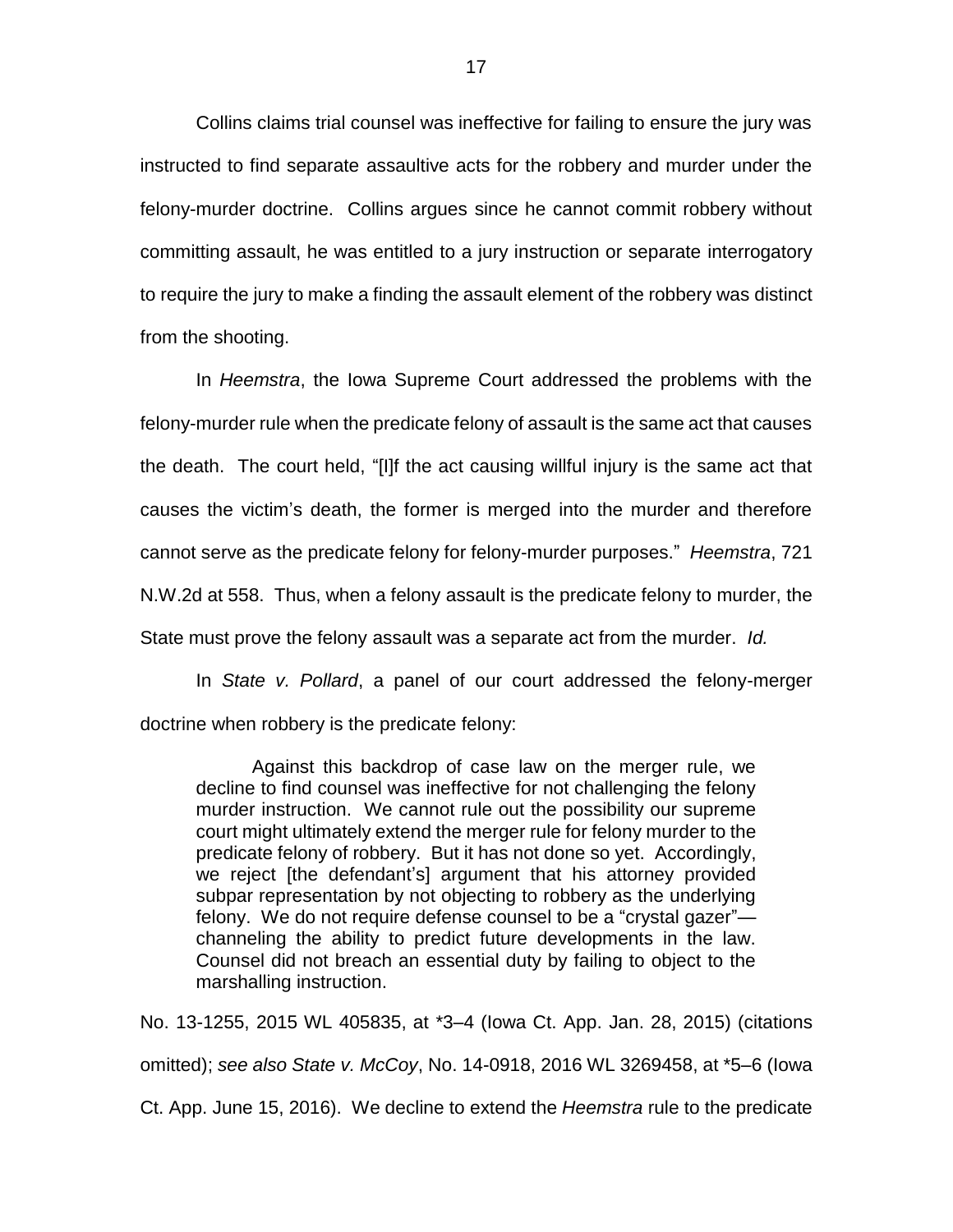felony of robbery. Counsel was not ineffective for failing to ensure the jury was instructed to find separate assaultive acts for the robbery and the murder under the felony-murder doctrine. *See Schaer*, 757 N.W.2d at 637.

#### **C. Illegal Sentence.**

Collins argues the sentence is illegal because the jury was not asked to make a factual finding that the assault element of the robbery conviction must be a separate act from the shooting that supported the murder conviction. The State claims Collins is attacking the absence of a jury instruction rather than the sentence itself.

Normal error-preservation rules do not apply when a sentence is challenged for its illegality; Collins can challenge the illegality of a sentence at any time. *See* Iowa R. Crim. P. 2.24(5)(a). "[A] challenge to an illegal sentence includes claims that the court lacked the power to impose the sentence or that the sentence itself is somehow inherently legally flawed, including claims that the sentence is outside the statutory bounds or that the sentence itself is unconstitutional." *State v. Bruegger*, 773 N.W.2d 862, 871 (Iowa 2009). However, a challenge to an illegal sentence must attack the "inherent power of the court to impose a particular sentence." *Id.* "Failure to properly object to an instruction not only waives the right to assert error on appeal, but also allows the instruction, right or wrong, to become the law of the case." *State v. Hepperle*, 530 N.W.2d 735, 740 (Iowa 1995).

Here, the sentence—life in prison with the possibility of parole—is mandated by statute for the crime of first-degree murder committed by a person under the age of eighteen. *See* Iowa Code § 902.1 (2016). Collins's attack on the sentence does not challenge statutory bounds of the sentence or the